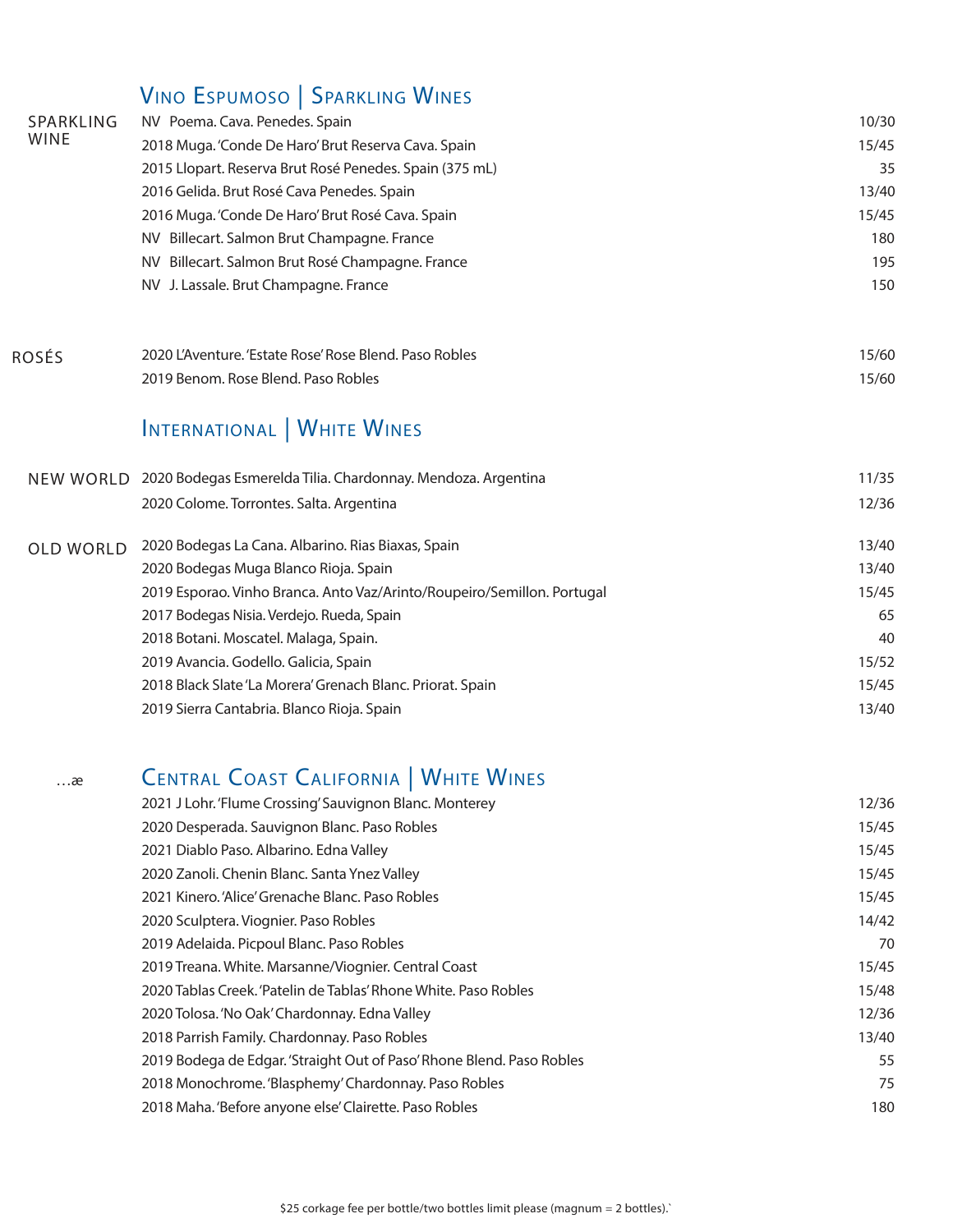#### INTERNATIONAL | RED WINES

| ARGENTINA | 2017 Bodega Chacra. 'Barda' Pinot Noir. Patagonia                      | 80    |
|-----------|------------------------------------------------------------------------|-------|
|           | 2018 Bodega Norton. 'Privada' Malbec/Merlot/Cabernet. Lujan de Cayo    | 45    |
|           | 2019 Achaval Ferrer, Malbec, Mendoza                                   | 16/60 |
|           | 2017 Domaine Nico. 'Loer et Freres' Histoire d'A: Pinot Noir. Mendoza. | 70    |
|           | 2017 Domaine Nico. 'Loer et Freres' Grand Pere: Pinot Noir             | 90    |
|           | 2015 Matervini Malbec 'Alteza'                                         | 150   |

| <b>CHILE</b> | 2016 Kingston Family Vineyard. 'Tobiano' Pinot Noir. Casablanca, Chile |  |
|--------------|------------------------------------------------------------------------|--|
|              |                                                                        |  |

| SPAIN/<br>PORTUGAL | 2018 Bodegas Breca. Garnacha. Catalayud                                 | 13/39 |
|--------------------|-------------------------------------------------------------------------|-------|
|                    | 2016 Bodegas Breca. 'Brega' Garnacha. Catalayud                         | 90    |
|                    | 2018 Bodegas Ateca. 'Atteca Armas' Garnacha. Catalayud                  | 62    |
|                    | 2016 Triga. Monastrell. Alicante                                        | 90    |
|                    | 2019 Finca Torremilanos. 'Montecastrillo' Tempranillo. Ribera del Duero | 12/40 |
|                    | 2015 Bodegas Aalto. Tinto Fino. Ribero del Duero                        | 92    |
|                    | 2018 L Vilella Alta 'Black Slate' Priorat. Spain                        | 15/45 |
|                    | 2018 Clos Terasses. Laurel. Priorat                                     | 120   |
|                    | 2016 Marqués de Murrieta. Reserva. Rioja                                | 15/50 |
|                    | 2014 Artadi. 'Vinas De Laguardia' Tempranillo. Laguardia, Spain         | 98    |
|                    | 2017 Bodegas Muga. Reserva. Rioja                                       | 65    |
|                    | 2016 Sierra Cantabria. 'Unica' Reserva. Tempranillo/Graciano. Rioja     | 75    |
|                    | 2014 Bodegas Muga. 'Prado Enea' Gran Reserva. Rioja                     | 150   |
|                    | 2016 Bodegas Muga. Torre.                                               | 210   |
|                    | 2017 Vatan, Toro                                                        | 30/90 |
|                    | 2015 Perinet. Garnatxa/Syrah/Carinyena/Cabernet. Priorat. Spain         | 135   |
|                    | 2016 Perinet. Grenache. Priorat. Spain                                  | 165   |
|                    | 2014 Mas Doix 'Doix' Carinena/Garnacha. Priorat. Spain                  | 220   |
|                    |                                                                         |       |

## **CENTRAL COAST CALIFORNIA | RED WINES**

| 2018 Wrath.'115-667' Pinot Noir. Monterey                                    | 16/60 |
|------------------------------------------------------------------------------|-------|
| 2016 Windward. 'Monopole' Pinot Noir. Paso Robles                            | 90    |
| 2018 Jack Creek, Pinot Noir, Central Coast                                   | 70    |
| 2019 Diablo Paso, Garnacha, Paso Robles                                      | 16/60 |
| 2019 ONX. 'Mad Crush' Grenacha. Tempranillo. Malbec. Mourvedre. Zinfandel PR | 55    |
| 2019 Diablo Paso. Tempranillo. Paso Robles                                   | 16/60 |
| 2019 Bodegas de Edgar. 'Tempranillo' Paso Robles                             | 95    |
| 2018 Bodegas de Edgar. 'Toro de Paso'Tempranillo Blend. Paso Robles          | 65    |
| 2015/2018 Benom. Les Deux Frères Grenache/Cab Sauv/Tempranillo. Paso Robles  | 195   |
| 2017 Nelle. 'Coastview Vineyard' Syrah. Monterey                             | 102   |